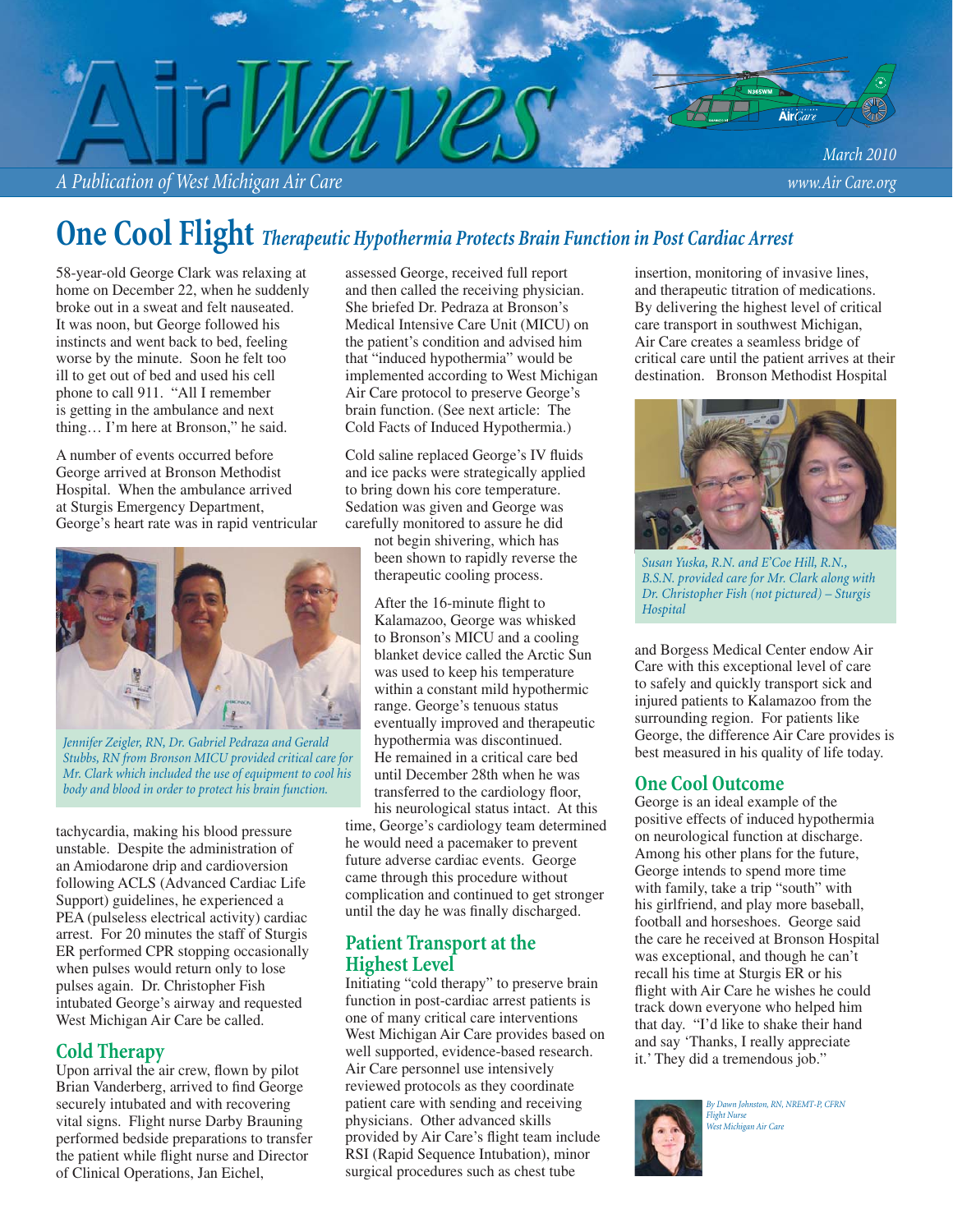# **The Cold Facts of Induced Hypothermia**

Over the past several years Induced Hypothermia (IH) has appeared in the literature for a multitude of patient treatments ranging from spinal cord injury to postcardiac arrest. In one recent study published by Tilney et al. (2009) in The Air Medical Journal, *56% of post- cardiac arrest patients treated with IH had complete neurological recovery.* This is one of many studies that show tremendous improvements in patient outcomes when IH is utilized. As a leader in critical care transport for southwest Michigan, West Michigan Air Care has been quick to adopt and implement this research. Just over a year ago Air Care became the second air medical transport program in the United States to incorporate an IH protocol for use in post-cardiac arrest patients. In this article we will examine what IH is, what methods of IH are considered best practice, and what patient populations should be included or excluded. We will also discuss what equipment, medications, protocols and procedures need to be in place to successfully navigate patient changes.

### **Best Practices for IH**

IH is the purposeful placement of a patient with near normal temperature (37°C) into a hypothermic state of 32 - 35°C. Induction of hypothermia must occur within 30-60 minutes of circulation return to provide the greatest benefit to patient outcomes. A review of the recent literature showed that chilled saline and ice packs are the preferred method for patients in regional hospitals requiring transport.

Simple cooling methods that utilize only patient exposure and augmentation of conduction and evaporation have proven to be unreliable in reaching and maintaining an appropriate temperature. This was demonstrated by Fukodome et al. (2009) in a recently published article in Critical Care Medicine comparing spontaneous versus induced hypothermia.

Another method utilizing cooling blankets and wraps was shown to better control the amount of conduction/convection cooling that occurs. However, using this cooling blanket method, Clifton et al., (2001) found that it took 8.4 hours (+/- 3 hours) to reach 33°C. Patient outcomes were worse for these patients with increased end-organ damage and mortality compared to patients treated with normothermia. One sub-group of patients in this study did show improved outcomes compared to the normothermic group. These patients arrived in the treating facility already in a hypothermic state and

were induced further, then maintained at an induced level. These results emphasize the need for IH to be implemented early.

Clifton et al. (2009) recently published preliminary results of a new IH study including the results of a device that has gel adhesive pads which better control cooling conduction and facilitate a target core temperature of  $33^{\circ}$ C in 4.4 (+/- 1.4) hours.

A similar reduction in temperature can be obtained using chilled IV fluids and icepacks. Ing-Marie Larson et al. (2010) published a very recent article in Circulation that evaluated the use of 4°C cold saline and ice packs to the groin, axillae and neck regions to induce hypothermia. Surprisingly these patients reached optimum temperature of 32 - 34°C in 3.6 (+/- 2.95) hours, which is close to the temperatures and times noted prior by Clifton et al. The advantages of chilled IV fluids and ice packs are cost, portability and technical ease for both smaller hospitals and transport agencies. This is the primary reason that West Michigan Air Care

utilizes this method to initiate Induced Hypothermia on some post cardiac arrest patients.

## **Inclusion Criteria**

Time is obviously an important factor in inducing hypothermia, so a rapid assessment of which patients should and should not have therapy needs to be easy to identify. Inclusion criteria for IH include:

- » Glascow Coma Score (GCS) < 8 after ROSC
- » Intubation and
- Mechanical Ventilation in place
- Systolic blood pressure > 90 mmHg (even if fluids/vasopressors required) »

 The GCS is important because patients that show significant improvements in the GCS already demonstrate that the amount of initial neuronal damage that occurred during the cardiac arrest is minimal. Induction of hypothermia in these patients would expose them to an unnecessary therapy. Conversely, implementing IH in patients with a GCS < 8 helps limit the damage that continues to occur post-resuscitation. Patients with a reduced GCS require protection of the airway as well as control of ventilation due to the known changes that will occur at the cellular level when induction and maintenance of hypothermia

occur. Lastly, since maintaining cerebral perfusion pressure is directly related to maintaining mean arterial pressure, vasoactive medications and fluids may be required to maintain an adequate blood pressure.

### **Exclusion Criteria**

Exclusion criteria for patients in whom induction of hypothermia may worsen outcomes include:

- » Patients showing neurological recovery
- » Significant cardiac arrhythmias
- » Severe sepsis
- » Inability to maintain and adequate blood pressure (despite therapy)
- » Known pre-existing coagulopathy
- » Recent major surgery
- Current pregnancy »
- Multi-system trauma »
- Already hypothermic patients (< 32°C) »

Although many of these patients may benefit from induced hypothermia, the risk-benefit analysis must be considered. For example, IH has been shown to decrease



platelet aggregation, so a patient with a pre-existing coagulopathy may have a worse outcome related to this pathology despite the other benefits of IH.

## **Who Should Initiate IH?**

The prelude to this question is "Which hospitals and transport agencies can allocate the time and resources to become proficient in this treatment modality?"

The first issue to address is initial and continuing education. Clearly, all personnel involved in implementing IH should have a thorough understanding this therapy. Consequently, education should focus on not only the initial induction but also in airway and ventilatory management, hemodynamic management, and appropriate sedation,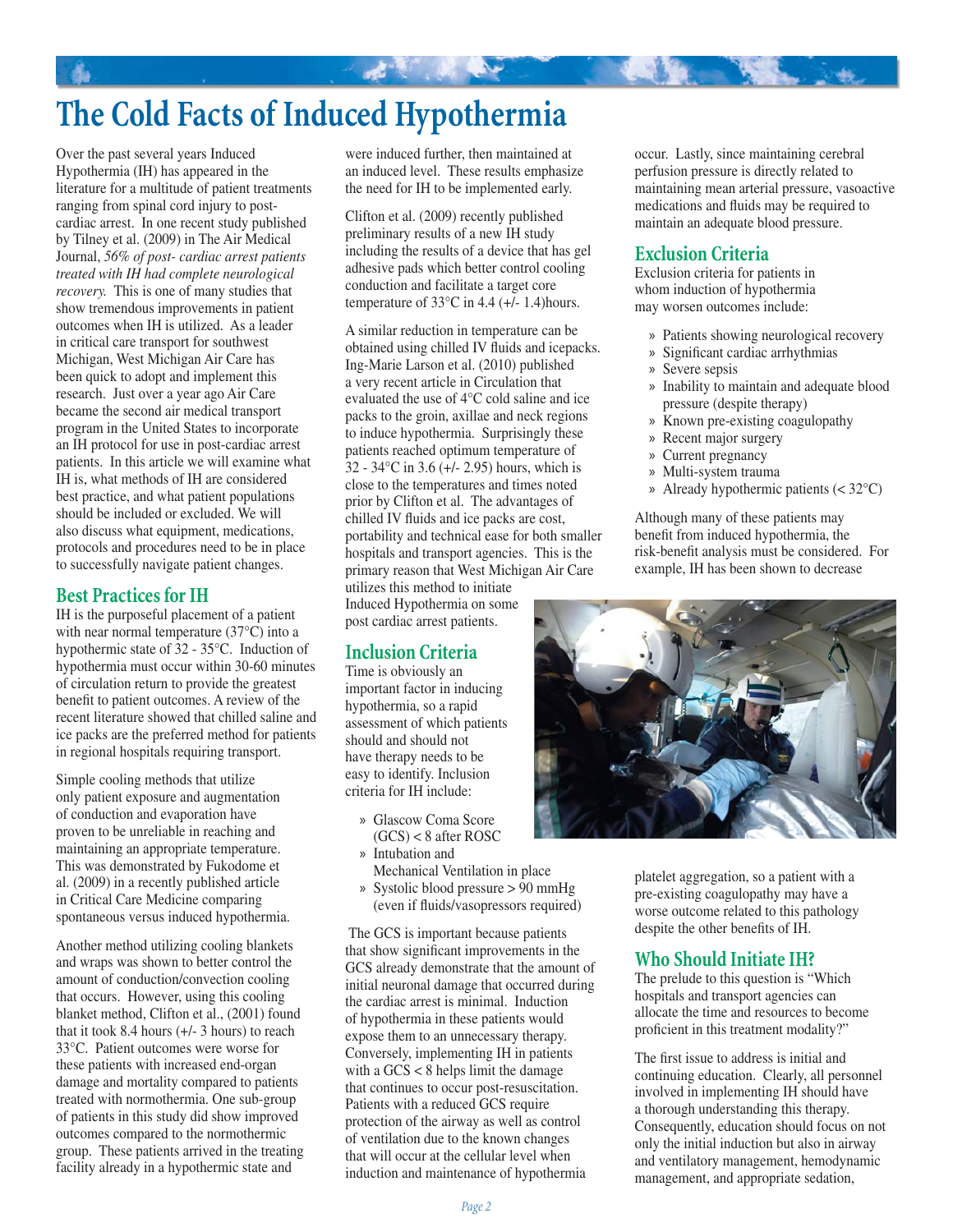analgesia and neuromuscular blockade, if applicable. This level of education normally is found in clinicians that regularly practice in the critical care environment and are comfortable with making independent decisions on how to proceed with care.

Adequate resources to manage such a patient include ventilator therapy capable of managing different patient populations, (i.e. normal, restrictive lung pathologies, ALI/ARDS). The patient may also require IV pumps to precisely control vasoactive and sedation/analgesia medications. Clinicians should also have the availability of appropriate pharmacotherapy since patient needs may change significantly and abruptly. Other needed resources include chilled IV fluids and appropriate monitoring equipment such as pulse oximetry, EtCO2, and hemodynamic monitoring if required. Lastly, there must be an established protocol that helps direct the clinician caring for the patient.

Failure to put in place appropriate protocols in ICU patients is frequently cited in the

literature as a reason behind treatment failures for a number of complex patient pathologies. An example of a well-developed protocol that has improved outcomes for patients is The Sepsis Campaign that has shown significant decreases in mortality when followed. Evolution of the protocol is needed as published research shows benefits or complications with any step in the protocol. This helps to limit the number of patients exposed to treatments that are no longer advised.

大家 医不

### **Providing Best Practices at the Highest Transport Level**

As the leader of critical care transport in SW Michigan, West Michigan Air Care is proud to provide IH to patients who may benefit from it. The Air Care staff is involved in continuing critical care education that enables implementation of these and other interventions to improve patient outcomes. As the first transport provider in Michigan who regularly provides IH to post cardiac arrest patients, Air Care has the optimal transport platform that allows inclusion

of patients for this treatment in a large geographic area. For example, Air Care can respond to a smaller community like Clare, Michigan in an estimated time of 41 minutes after lift-off and initiate therapy immediately upon arrival. A similar distance traveled by ground would take roughly2.5 hours before the critical care transport team could arrive.

Air Care would like to thank the numerous medical and nursing staff from Bronson Methodist Hospital, Borgess Medical Center and Life Flight of Maine who assisted with the development of this treatment for post cardiac arrest patients. Questions or comments are always welcome. In addition, references for this or any of the protocols and procedures utilized by Air Care medical crews are available to practicing clinicians upon request. Contact information can be located on the web at www.aircare.org.



*By Kevin Franklin, CFRN/EMT-P Flight Nurse West Michigan Air Care*

# **Upgrade Your Airway Skills with The Difficult Airway Course: EMS**



 *"This course is miles ahead of any other class I have taken. Being a medic for 24 years, I still learned new and better skills and approaches to my practice."*

> – Karen Dougherty, MICP, NREMT-P

*"Technology and treatments are always evolving. This is a great way to keep up with the latest evidence-based practices."*

> – Chris Coulter, RN, FP-C, NR/CCEMT-P

### **Prepare Yourself For Your Next Difficult Airway!**

**Date:** March 29 – 30, 2010 **Location:** Gilmore Health Education Center Bronson Methodist Hospital Kalamazoo, MI **Sponsored by:** West Michigan Air Care

*For Registration and Course Information:* **Phone:** (866) 924-7929 **Online registration:** www.theairwaysite.com **Mail or Fax:** Visit www.theairwaysite.com for registration form **Course Fee:** \$350

**Evidence-based. Comprehensive. Expert Faculty.**

### **The Definitive EMS Airway Course**

- Benefit from the experiences of a truly expert, hands on faculty. »
- Learn the full range of Airway » Management Techniques—including RSI.
- Use a myriad of proven airway devices and hone your surgical airway skills. »
- » Practice decision making and airway techniques in challenging Code Airway Stations using medical simulators.
- CECBEMS, ASTNA and AAPA approved. »
- » Experience the only airway course designed for EMS professionals by authors of the definitive airway textbook, Manual of Emergency Airway Management–Drs. Ron M. Walls, Michael F. Murphy and Robert C. Luten.
- Course participants receive a copy of the Manual (a \$65.00 value!) »
- » Didactic and Hands-on Training in Crucial Airway Techniques
- » Prediction of the Difficult Airway
- » Difficult airway evaluation using videolaryngoscopes designed for EMS
- » Rapid Sequence Intubation
- Pediatric airway management »
- End-tidal CO2 detection and capnography »
- Laryngeal mask airways for intubation »
- » Intubating stylets and advanced laryngoscopy techniques
- » Surgical Cricothyrotomy: open and percutaneous techniques
- Extraglottic devices (supraglottic and » infraglottic)
- Digital and nasal intubation »